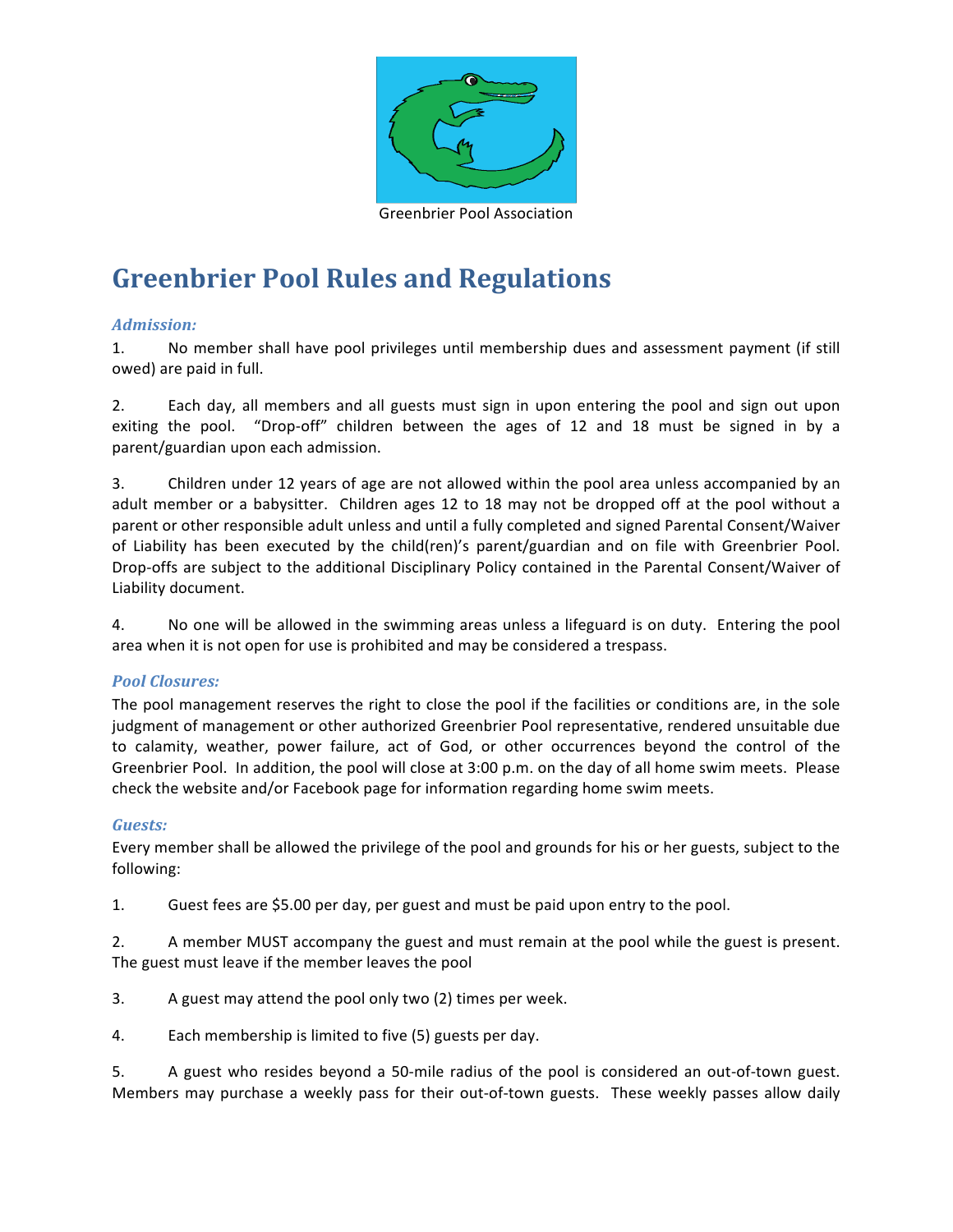

### Greenbrier Pool Association

pool use for one week. Out-of-town guests are permitted one weekly pass per summer. These passes are available at the front desk at the following rates:

- Family (up to 5 individuals) Out-of-Town Guest Pass: \$50
- Single Out-of-Town Guest Pass: \$16

## *Pool Conduct:*

1. No abusive or profane language is allowed.

2. No socializing with or distracting lifeguards while they are on duty in the guard chairs.

3. Members are responsible for the conduct and safety of their children and guests. Members must ensure that their children adhere to responsible and courteous use of the pool and its facilities, demonstrate respect for the property of others, exercise proper sanitary habits while utilizing the pool and its facilities.

4. No running, pushing, wrestling, dunking, horseplay, offensive or disruptive splashing or yelling, otherwise causing disturbances or endangering others while in the pool or within the pool grounds.

5. Any difficulties regarding the pool conduct of others should be referred to the pool management team and/or the Board of Directors.

6. Water toys, floats, equipment, etc. may be utilized but must be used in an appropriate and respectful manner. Anyone using water toys or equipment in a manner that is disruptive or potentially unsafe will lose their privileges to utilize such toys or equipment at the pool and its facilities.

7. No playing with, in, or around the ice/water and/or the ice/water machine.

8. No hanging on the pool ropes.

9. Only one bounce on the diving board is permitted. No hanging from or loitering underneath the board, no jumping off of the board onto or into flotation devices, and no jumping or diving off of the side of the board.

10. Disciplinary Policy: Discipline for infractions of any of the rules or regulations contained herein include but are not limited to the following, to be administered within the sole discretion of the pool management and/or Board of Directors:

- Verbal Warning
- Sitting out for time designated by lifeguard or management
- Written warning outlining infraction(s)
- Expulsion from Pool for remainder of day
- Three-Day suspension from pool
- Expulsion from Pool for remainder of season (membership fees non-refundable)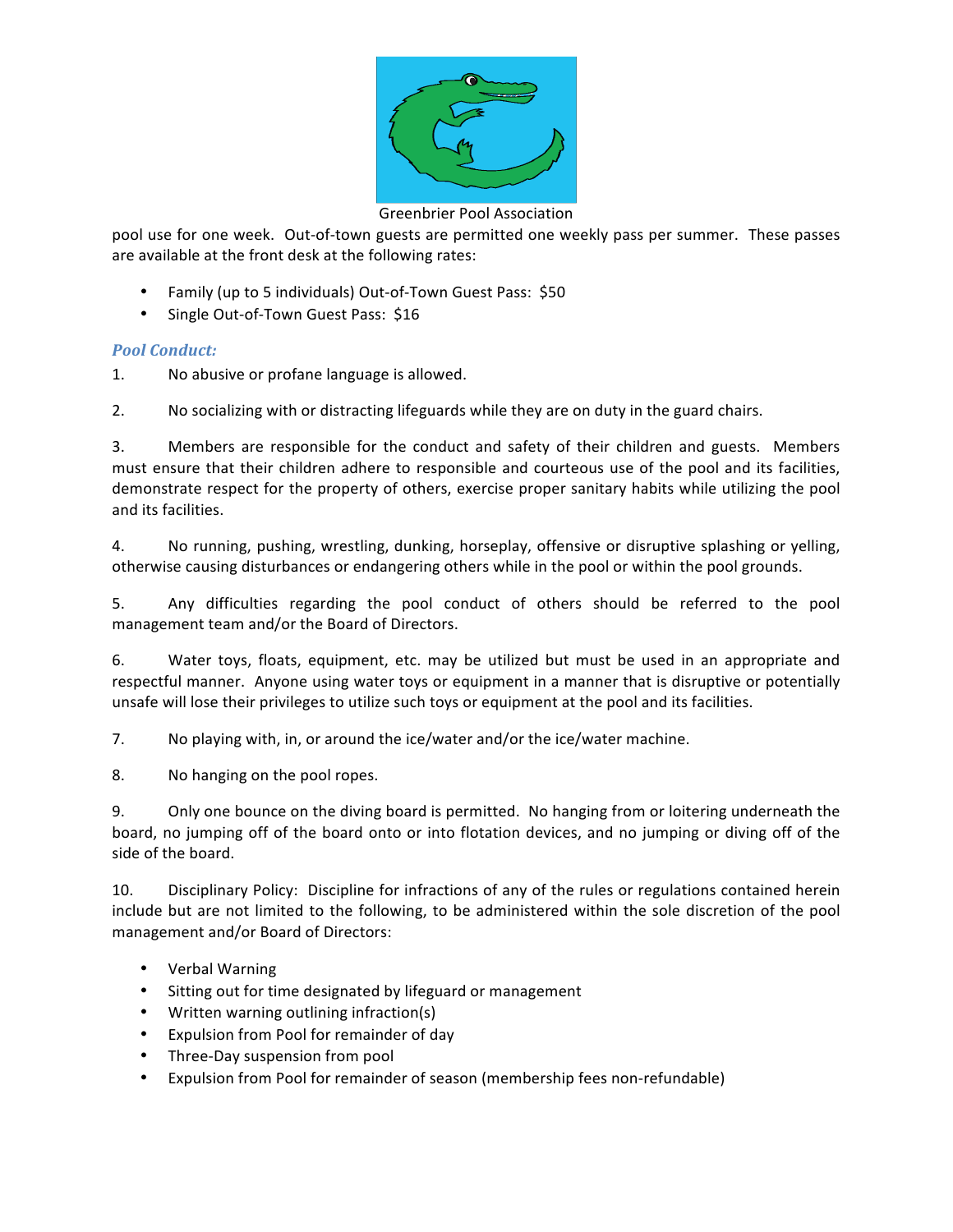

### Greenbrier Pool Association

Any person found guilty of repeated violations of pool rules may be suspended or expelled from the Pool for the remainder of the season. Any person who threatens the safety and/or well being of any member or guest may be suspended or expelled for the remainder of the season. Disciplinary measures may be taken at the sole discretion of pool management. "Drop-off" children between the ages of 12 and 18 are subject to the additional disciplinary policies contained in the Parental Consent/Waiver of Liability.

### *Parties/Rentals:*

1. Only a current member, with dues paid in full for the season, can book a party and must be present at the party.

2. A member may book a party on behalf of a sports team, scout troop, church group, school, etc.

3. A Greenbrier Pool Party Rental Agreement must be completed and signed by the member and the management team at least two weeks prior to the party. All parties and functions must be scheduled through and approved by the Pool Manager.

4. Deposit for the party is due at the time of booking and must be made with check or cashier's check. Cancellations occurring fewer than seven (7) days prior to the event will result in forfeiture of the deposit fee. The full rental fee must be paid the day of the event.

Parties held during normal operating hours:

- Monday thru Thursday: \$60 deposit, plus \$3 fee per non-member guest
- Friday thru Sunday: \$75 deposit, plus \$3 fee per non-member guest

Parties held during non-normal operating hours ("non-normal operating hours" includes both afterhours parties and parties held on days during which the pool is not officially open for business):

\$300 for 2 hours for up to 120 guests, plus \$3 fee per non-member guest (\$150.00 per additional hour); \$100.00 deposit due at time of booking

5. Party rentals will have 15 minutes of setup prior to the event and 15 minutes of clean up time after the event end-time. It is the undersigned's responsibility to leave the premises as they were found. Any special party arrangements must be approved by Greenbrier Pool before rental.

6. The conduct of guests is the renting member's responsibility and the renting member must ensure that all guests comport with the Greenbrier Pool Rules and Regulations. Rules and Regulations are available on the pool's website at www.greenbrierpool.com. Children must be supervised at all times. Greenbrier Pool is not responsible for lost or stolen articles, acts of God, such as extreme high or low temperatures, winds, storms, power failures, flooding or fire.

7. The renting member must maintain and/or provide at the request of Greenbrier Pool names and contact information for all guests under the age of 18 for emergency purposes.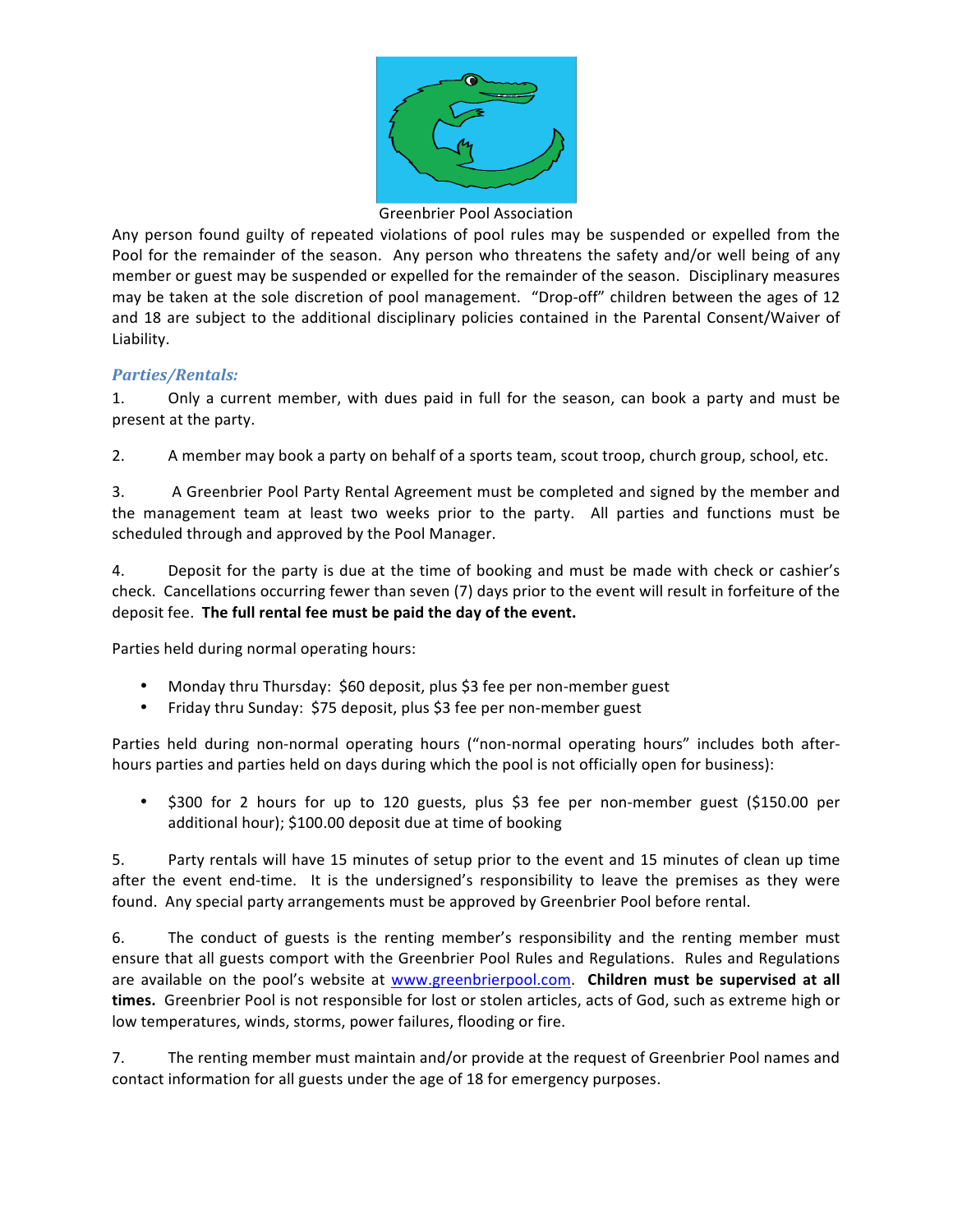

#### Greenbrier Pool Association

8. Renting members or guests who violate the Greenbrier Pool Rules and Regulations may be ejected from the facility and/or the function may be terminated with loss of fee and deposit.

9. Greenbrier Pool reserves the right to cancel an event if the facilities are, in the sole judgment of an authorized Greenbrier Pool representative, rendered unsuitable for the event due to calamity, weather, power failure, act of God, city/county violation, or any other occurrences beyond the control of Greenbrier Pool. In the event of such cancellation, the renting member will not be liable for payment of any fees for the cancelled event, nor will Greenbrier Pool have any further liability or obligations with regard to the cancelled event.

10. No alcohol is allowed within the pool grounds or parking lots (except at Board-approved private parties).

11. Parties are subject to any and all additional rules and guidelines contained in the Greenbrier Pool Party Rental Agreement.

12. Violation of any of the provisions of the Greenbrier Pool Party Rental Agreement and/or the Rules and Regulations of Greenbrier Pool may, at the pool's discretion, result in the ejection of individuals from the premises and/or pool, closure of the pool, and/or cancellation of the event. In the event of such action, no refund of fees or deposits will be provided.

## *Babysitters:*

1. Babysitters are not members of the pool. A babysitter may enter the pool only when serving as the designated babysitter of member children in the absence of a member parent/guardian. Babysitters must be age 16 years or older.

2. Babysitters are not permitted for children age 14 years or older.

3. A babysitter is allowed entrance to the pool only when accompanying member children in the absence of the member parent/guardian. If one or both member parents/guardians are present, then any babysitter is considered to be a guest and the appropriate guest fees must be paid.

4. Members may designate the names of more than one babysitter on their membership application form; however, only one babysitter per family is permitted entrance to the pool at any given time.

## *Miscellaneous:*

1. **All persons using the pool and pool facilities do so at their own risk.** Greenbrier Pool Associates, Inc., its officers, directors, members, employees, and agents are not responsible for any injury, loss, or damage to property.

2. No glass containers of any kind are allowed within the pool grounds.

3. No alcohol is allowed within the pool grounds or parking lots (except at Board-approved private parties).